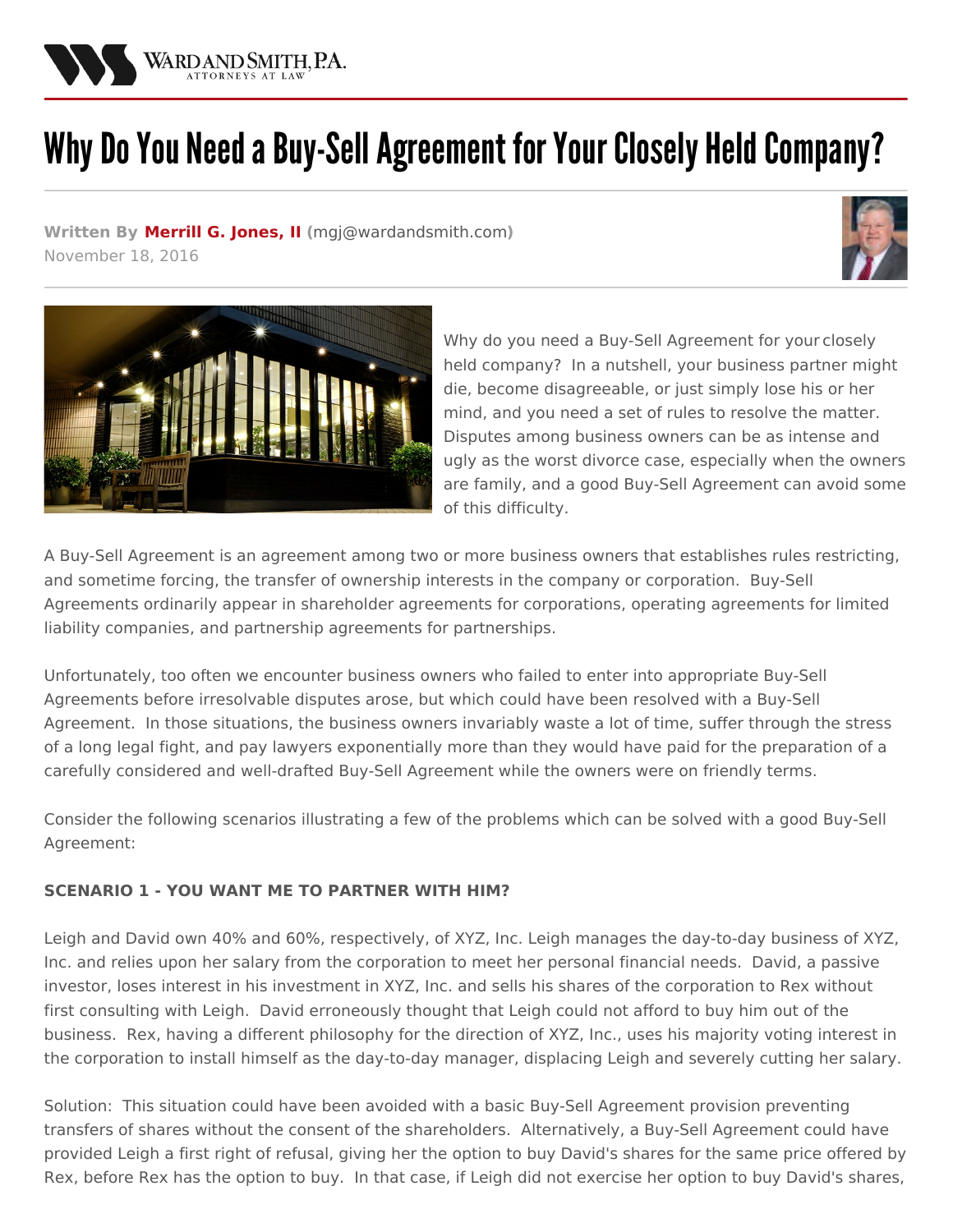David could then sell them to Rex.

## **SCENARIO 2 – DON'T DENY ME THOSE ADDITIONAL FUNDS**

After three years of operation, ABC, Inc. desperately needs cash to purchase additional equipment to meet the increasing demand for its product. Amy and Bill, owners of two-thirds of the corporation's stock, out-vote Clint, the remaining one-third owner, and adopt a resolution to have the corporation borrow the needed funds from their bank. As a condition to closing the loan, the bank requires personal guaranties from each of the shareholders. Clint refuses to execute his personal guaranty, effectively vetoing the loan transaction.

Solution: One effective way to avoid veto of the loan by Clint would have been a shareholder agreement that required all shareholders to execute personal guaranties, upon the majority vote of the shareholders. When Clint refused to sign the personal guarantee, the shareholder agreement could have given Amy and Bill the option to buy Clint's shares at a price much lower than fair market value.

#### **SCENARIO 3 - MY PARTNER'S DEATH IS KILLING ME**

Anne and Hugh are 50-50 owners of Acme, LLC. Both are members and managers of the company and work full-time for the company. Tragically, Anne is killed in an automobile accident on her way to work. In her will, Anne leaves all of her interests in Acme, LLC to her husband, Bob, who has always resented the close relationship Anne had with Hugh. Bob inherited no management rights in Acme, LLC, but did receive Anne's capital and profits and losses interests in the company. Bob refuses to help Hugh with the company's business and takes every opportunity to make things difficult for Hugh, including threatening a lawsuit to challenge the amount of Hugh's salary from the company. Hugh would love to buy Bob's interests in the company for fair market value, but Bob refuses to sell.

Solution: An operating agreement could have given Hugh the option to purchase [Anne'sinterests](http://www.wardandsmith.com/articles/use-of-limited-liability-companies-in-estate-planning) in the LLC upon her death at a price determined by an agreed-upon valuation method, thereby preventing her surviving spouse from becoming a 50% owner. With additional careful [planning](http://www.wardandsmith.com/practices/trusts-and-estates), Hugh and Anne could have purchased life insurance to fund the purchase of each other's interests in the LLC upon their respective deaths.

## **SCENARIO 4 – STALEMATE**

Peter and Greg are 50-50 owners of P&G, LLC. Both are members and managers of the company. The company has been quite successful in its internet mail order business and has accumulated a substantial amount of cash. Peter would like to invest the company's excess cash in a retail outlet store immediately. Greg believes that such an investment is unwise and would prefer to invest the cash in certificates of deposit until the economy becomes more stable. Both are adamant in their positions, and their 50-50 voting interests do not provide a way to break the stalemate. Resentment quickly builds between the partners. Each would like to buy out the other's interests in the company, but both refuse to sell.

Solution: The stalemate could have been broken by a compulsory buy-sell mechanism in an operating agreement, which could be triggered by either member, requiring the sale of a member's interests to the other member or the purchase of the other member's interests in the LLC. Such a provision, for example, will allow Greg to offer to either buy Peter's interests in the LLC for \$1,000,000, or sell Greg's interests in the LLC to Peter for the same price. Peter will then have to make the decision whether to buy or sell within a given